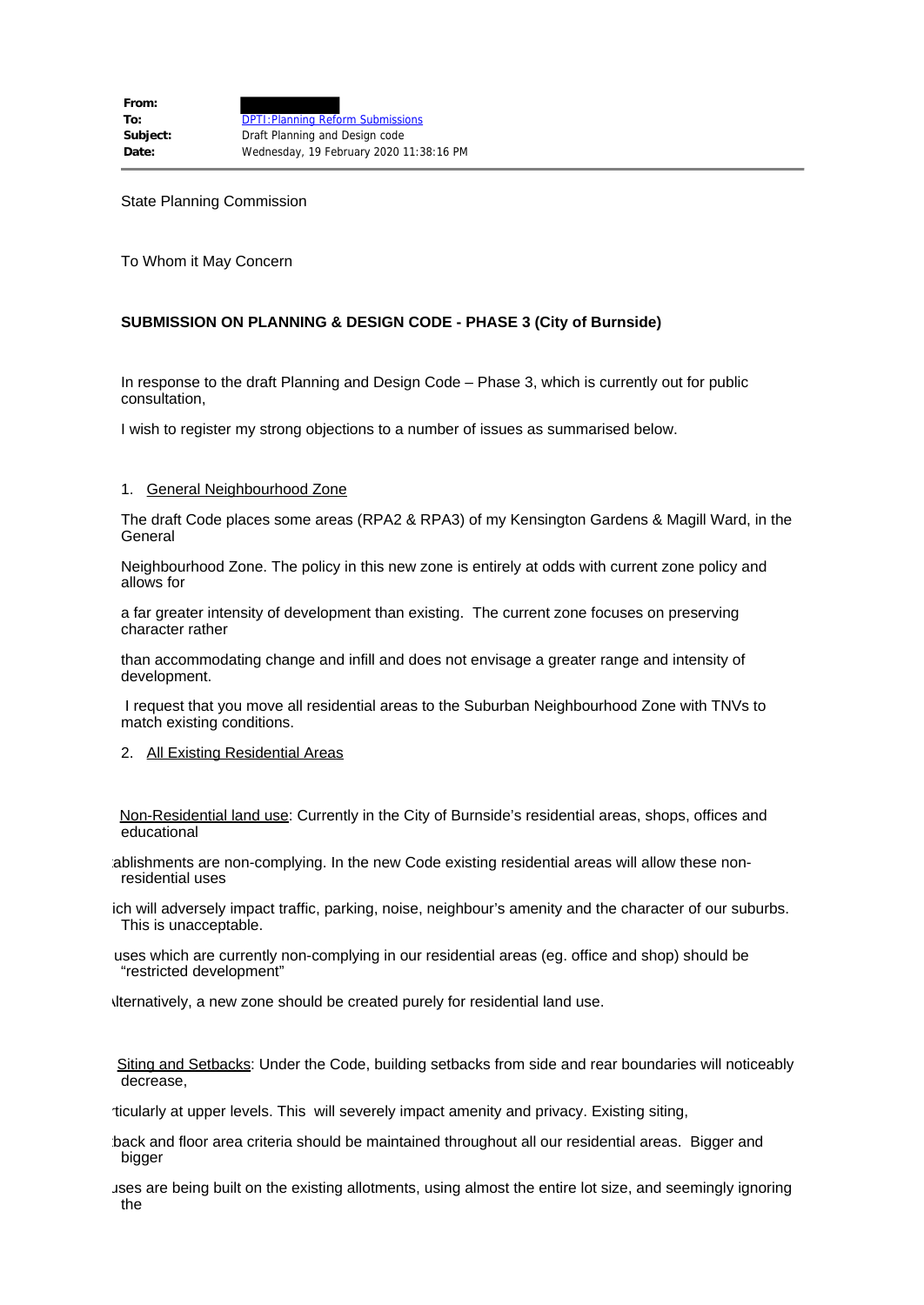40% site coverage which used to be the rule. There is no room for any appreciable garden size, and certainly

 room for trees. There is no thought of flowers or fruit trees, so birds and animals and bees, have no where to feed.

If we do not make it possible for bees to feed, there will be no bees, and our food growing industries will fail.

- c) Density and Allotment Sizes: The draft Code contains a number of errors and omissions. It is important that removing
	- restrictions on the decreasing current minimum allotment sizes, permitted heights and reduced frontage widths
	- do not turn our character suburbs into better located Lightsviews. People who buy into an area for the bigger allotment
	- sizes, character homes, and trees, do so in the expectation that the area will not be turned into lookalike suburbs to those which they chose
	- NOT to live in, by rapacious developers, and government with an eye to ever increasing rates and tax grabs, and urban infill
	- rather than urban sprawl. Daily, more character homes in the zone are being lost, and the sound of chain saws is a constant reminder of the
	- loss of tree cover, and creation of heat sinks. Go for a drive down Desaumarez Street in Kensington Park on a hot day, and then
	- take a trip up to the new subdivision at the old Magill Training Centre site, and see where you would rather live, and don't forget to

have a heat gague with you.

 In a few years we will have to take children to Open Gardens on weekends to show them what a garden is, and how it used to be,

 where everyone had a bit of land to grow fruit trees, and hit a ball in the yard, instead of being on a screen.

#### .3. Historic Area Overlay

 The lack of identification of Contributory Items in the Code, by either a map or list of addresses, will create uncertainty

and confusion for owners, prospective buyers, neighbours and developers.

 More Character homes need to be given Heritage listings, and whole streets if necessary, just to preserve some

history for the next generations.

### 4. Commercial Centres

The Code places large scale centres in the same zone as small local shops, allowing large scale development and

more intensive land uses throughout all these areas. This is inappropriate. A hierarchy of centres should be maintained.

Additional zone(s) are needed to cater for the lower intensity local centres, particularly in older established areas.

And no one in Kensington Park or anywhere else in the ward wants an On The Run service station at the Ozone